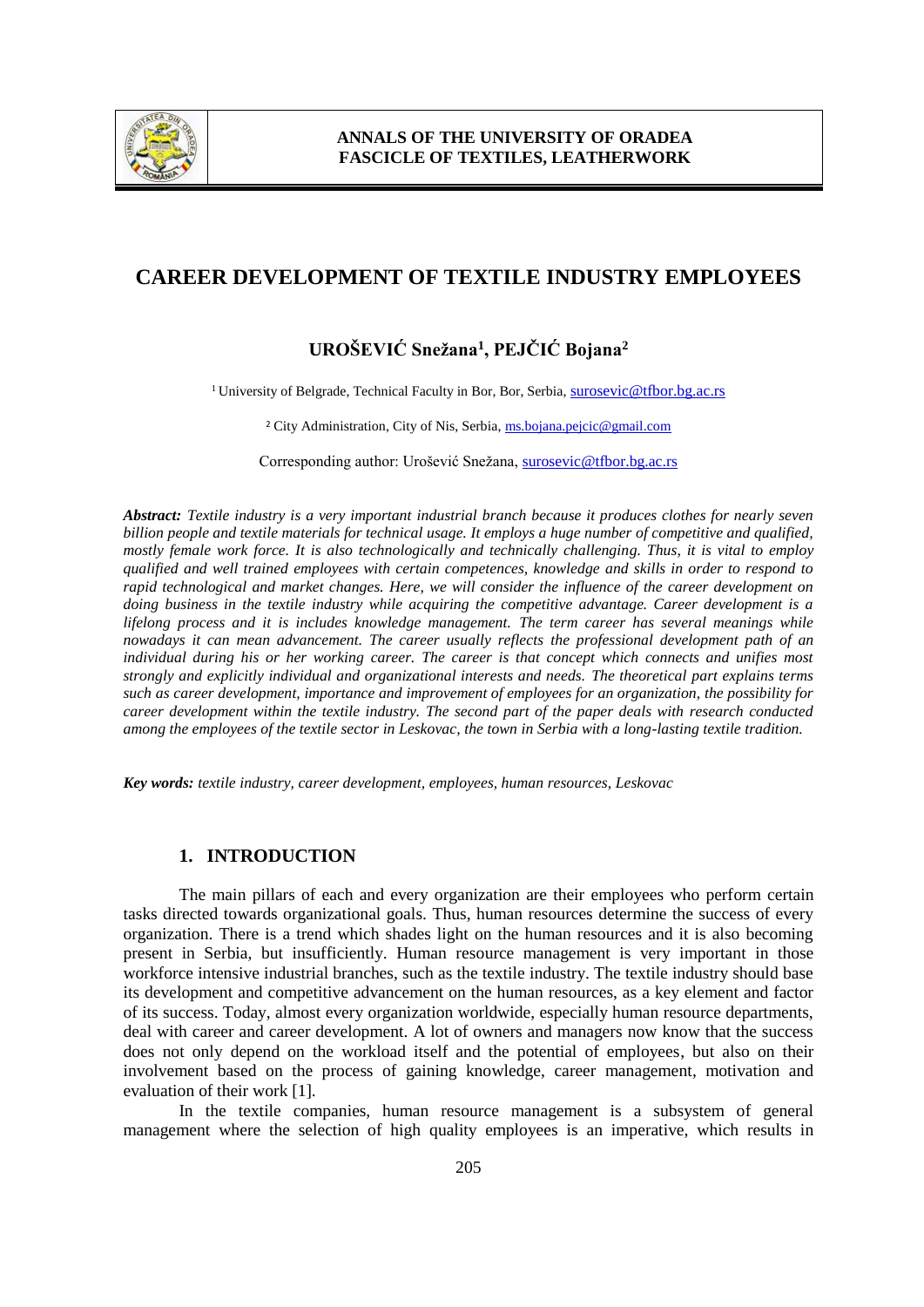

creating employees who are "tailored" for the textile industry. The basic role of the general management is the recognition of the current and future needs of the production process, the capacities for the workforce at hand, and thus, to create the education plan and foresee all of the potential problems in the organization. Qualified workers of the textile industry are those who constantly improve their education and are prone to lifelong learning and innovating their knowledge and skills. In such a way, certain preconditions are being created needed for successful technology management which is vital for the development and growth of these companies and the industrial branch [2].

For a person to be successful professionally or at work, a continuous professional development is required which is embedded in the lifelong learning. Individual career development directly influences the change of the general management and the organization. The career is such that it is quickly and easily being changed due to changes in the working environment, personal interests, abilities and individual values. Career development consists of career planning, development of possible career paths, trainings and development. A career is an interrelated network of activities and tasks, and the working experience growth due to changes as the career develops. Therefore, the need for career development is very important both for the individual and employees and the organization.

There is a common problem in regard to employees lacking adequate knowledge and skills in the textile industry in Serbia. They are not properly suited to perform the tasks at hand; the socialization process is quite long; they are not prone to teamwork; they lack entrepreneurial and business skills and knowledge; they lack communication and problem solving skills; incongruity between the theoretical and practical knowledge and skills; unfamiliar with new technologies; unfamiliar with the quality system, etc. [3]. This requires changes when searching for human resources and employing highly skilled workers, who would be familiar with new technologies and new work places through additional trainings and by acquiring certain competences and skills.

This paper considers the career development of workers employed in the textile industry and their advancement within the organization. In the era of knowledge, the career development of employees in regard to acquiring new knowledge and skills is becoming more and more important as the link between an individual and the organization. The organization, in order to reach its goals and development, has to turn more to individual goals and interests of its employees. Thus, it should create, plan and reach its advancement through the development of its employees. The key concepts of the career development are: adopting knowledge, applying knowledge and providing results so that the organization can profit [4]. The goal of this research is the analysis of the career development of those who are employed in the textile industry and their role in doing business and reaching the competitive advancement, while the organizational strategy supports this goal by matching the organizational interests with employees' interests. It is important to point out that the research has been done in the town of Leskovac which has a long-lasting textile tradition and the production of textile products, where the first textile factory was built in 1884. This factory represented the beginning of the textile industry both in Leskovac and in Serbia. Traditionally having the textile industry, the town nicknamed the Serbian Manchester, the town of Leskovac is trying to revive this industrial branch. Today, there is a primary production of various treads, but also of end products (knitting, socks, fabrics and ready-to-wear clothes) [5].

# **2. CAREER PHENOMENON AND PERCEPTION OF CAREER IN THEORY**

Modern comprehension of career is quite different than it used to be 20 years ago [1] and according to Donald Super, one of the most known career development theorists, the term "career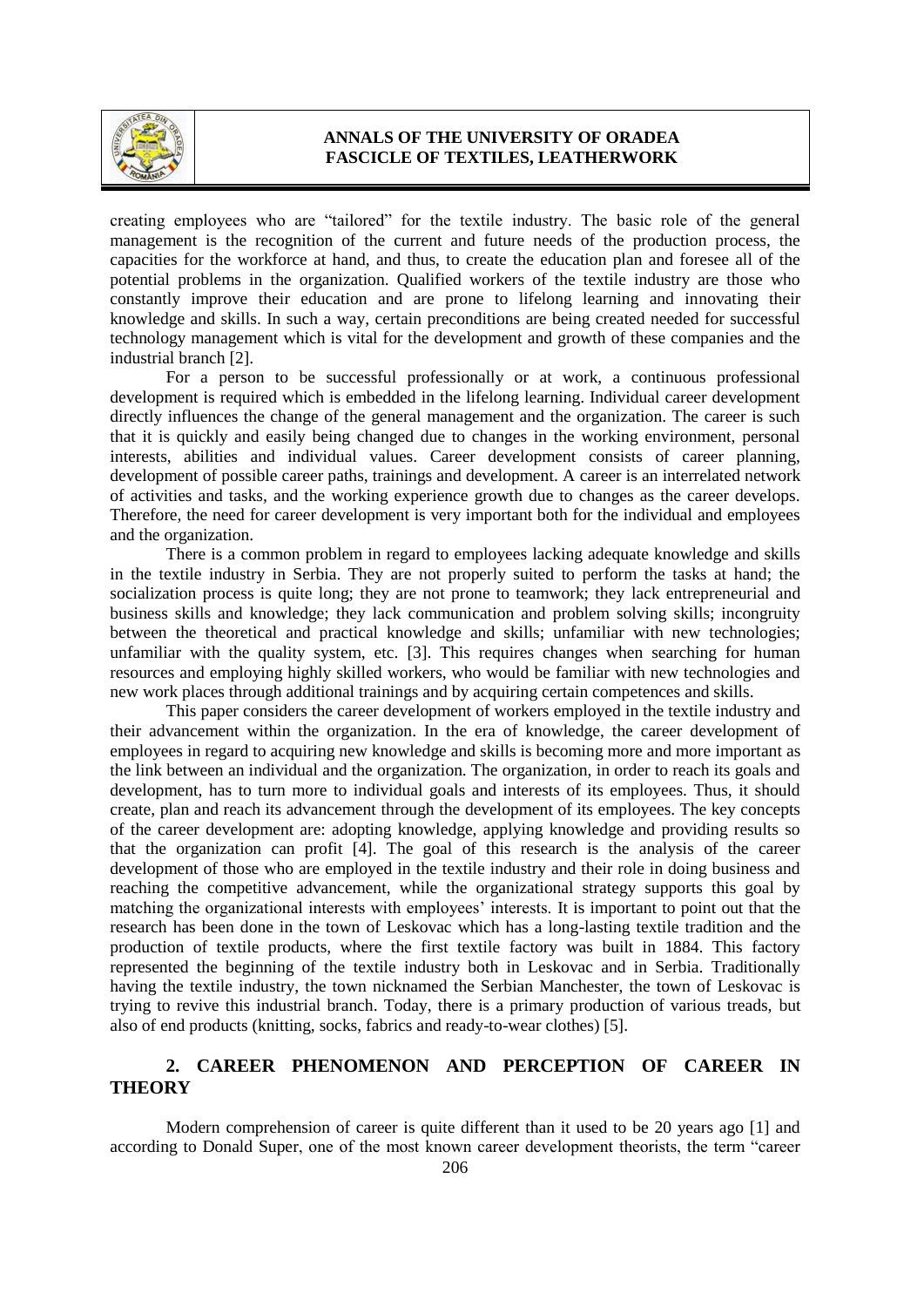

development" did not even exist 40 years ago [6]. Hierarchical advancement within a company is not enough any more for those who consider to have a career. Traditional ladders for career development no longer exist. Careers became complex labyrinths, and the employees should set their goals and the means to success. In order to develop one's career, he or she should be familiar with the basic career management principles and career influencing factors. An employee has to set up a relation with the organization in such a way that so that he or she could get timely and adequate support for the career development and thus, make himself or herself possibilities or chances for advancement.

Leković and Štangl Šušnjar [7] state that career usually means getting a job, changing jobs and posts. We can regard career as keeping one's position in the organization or as a characteristic of an employee. Also, every career consists of different tasks, positions and experiences. Today, career could be defined as a chain of different work roles. Traditionally this term was only related to those who were managers or professionals, but now it is being use more and more in general in order to describe the work roles of employees [8]. The career can be defined as an individual development path of working experience which is defined by posts in the organization [9].

The difference between a job and a career is best explained though a statement that a job is something a person does at his or her work in order to bring home the bacon, while the career refers to a fruitful activity which brings satisfaction [10]. Career can also be defined as the development of an individual learning and work through life. Therefore, career can be defined more widely as "development of an individual learning and advancement through life", and then it also relates to volunteering and other life experiences [8].

Dessler [11] considers employees as capital which should be encouraged, guided, provided with the opportunities for development and he stresses that work based training is the most popular means of management development. Torrington and associates [8] think that employees have to manage their own career in line with the career goals which relate to the perception of their own individual talents, values and needs. Schein [12] studied the career development through connecting individual and organizational needs.

Career development can be regarded as the process of permanent education and constant change of employment. Goldsten and Ford consider training [13] systematic approach towards learning and development in order to achieve individual, collective and organizational efficiency. On the other hand, development is related to activities which result in acquiring new knowledge and skills for personal development. Barber [14] concludes according to his research that training and education at work resulted in the increased innovation and the development of tacit skills. Tacit skills are related to non-formal learning and they improve the performance and efficiency which lead to better organizational performance.

The primal goal of career development is to achieve the current and future organizational and individual needs at work, but also the improvement of employment opportunities or the development of employment skills. The general use of career development for an organization:

- Organization is attractive for potential workers,
- Strengthens the image of the organization by acknowledging employees'' needs,
- Increases the dedication of employees,
- Increases the motivation of employees,
- Influences the recognition of the workforce potential.

New concept of career is often called *flexible career*. That is a frequently changing career based on the change of personal interests, abilities and values and changes in the working environment. It occurs when an individual changes careers through time by taking personal responsibility for personal development [15]. The main role of the management of the textile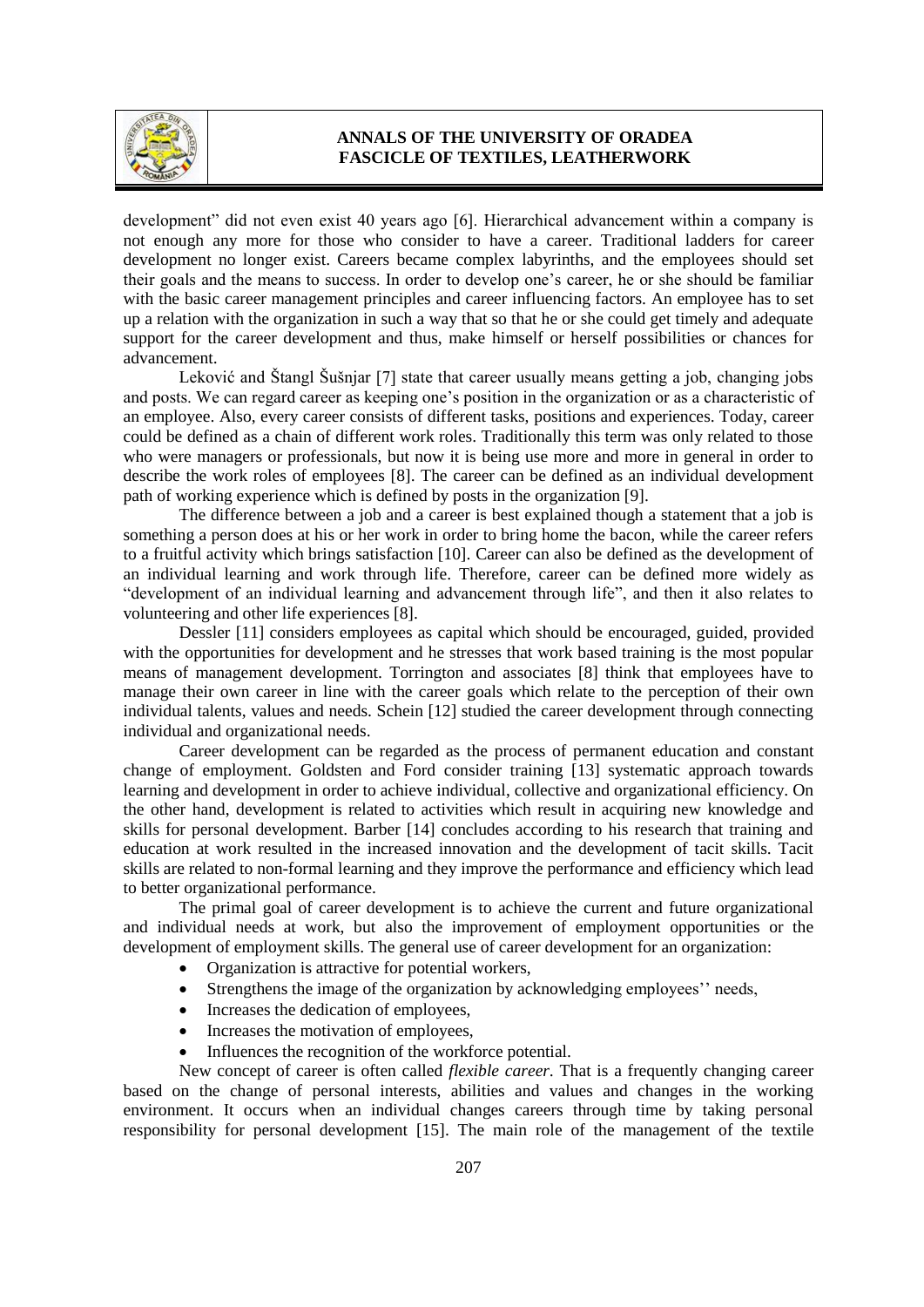

company is the recognition of current and future needs of the production process, as well as the workforce capacities, based on which the employee education plan should be created, and to be able to assess the efforts and to detect problems in time. Within a textile company employee development programs should be created and integrated within the general development strategy. Factors which influence the development tendency are skilled workers, open management to innovate knowledge, open environment, existence of qualified edukacitional institutions, financial resources, teamwork, etc. [16].

#### **3. RESEARCH AND RESEARCH RESULTS**

The goal of this paper, both on the basis of theoretical and empirical research, is the analysis of the nature of the connection between the career development of workers employed in the textile industry through individual employee career development, on the one hand, and the development goals of the organization, on another, and discover the factors which would improve the career development and employee advancement in the textile industry.

There were 113 questionnaires handed out, out of which 94 were correctly filled in. Both genders participated, of various age and education backgrounds. This research was based on the descriptive statistical method, and the results were processes by SPSS 20 program. In order to prove the set goals, the research was carried out in textile companies for producing fabrics and textile products in the town of Leskovac. The survey was based on the questionnaire which was filled in by employees expressing their level of agreement by the Likert scale, which represents a scale of agreement with certain statements. There is a total disagreement, then neutral and total agreement for each statement. The questionnaire consists of 16 questions, out of which 6 are related to demography, while 10 questions are related to the career and advancement of employees in the textile industry. Based on the research, we found out how important the career was for the employees and what it takes in order for an employee to advance in the textile company.

According to the first group of questions, related to demography, one can conclude that the majority of questionees are women (69,1%), which is in line with the state in the textile industry which traditionally employs women more. Most of the employees are middle aged people with considerable working experience (31,9%), so we conclude that according to their working experience those 31,9% of employees have a developed career and are in the phase of maintaining their career. This is the phase when the employee has a stable career and a good professional status one should desire to keep. The education level of the questionees who participated in the survey, employed in the textile industry, is a high school degree (36,2%), but there are also quite a number of people with a university degree. Out of all of the questionees there are textile engineers the most 53, then 18 weavers, 7 seamsters, 5 preparation workers, 3 tailors, and 4 directors and sales manager.

The second group of questions is related to the career development and advancement of employees in the textile industry. In table 1 we can see the results of the second group of questions related to the employee development and advancement in the textile industry. Marks 1-5 represent the level of agreement, or disagreement with the questions. The marks have the following meanings: 1-total disagreement, 2-partial disagreement; 3-neutral; 4-partial agreement, 5-agreement. After the analysis of the results one can conclude that the majority of employees in the textile company have set goals they would like to achieve throughout their career. This also includes finding possibilities and means to improve and develop as stated by the questionees. When considering education of employees in the textile industry, 43,6% agree that they are in need of further education. Most of the questionees agree that they lack certain types of knowledge because they think that those types of knowledge acquired through additional trainings such as seminars, fairs and scientific gatherings, can influence their career advancement.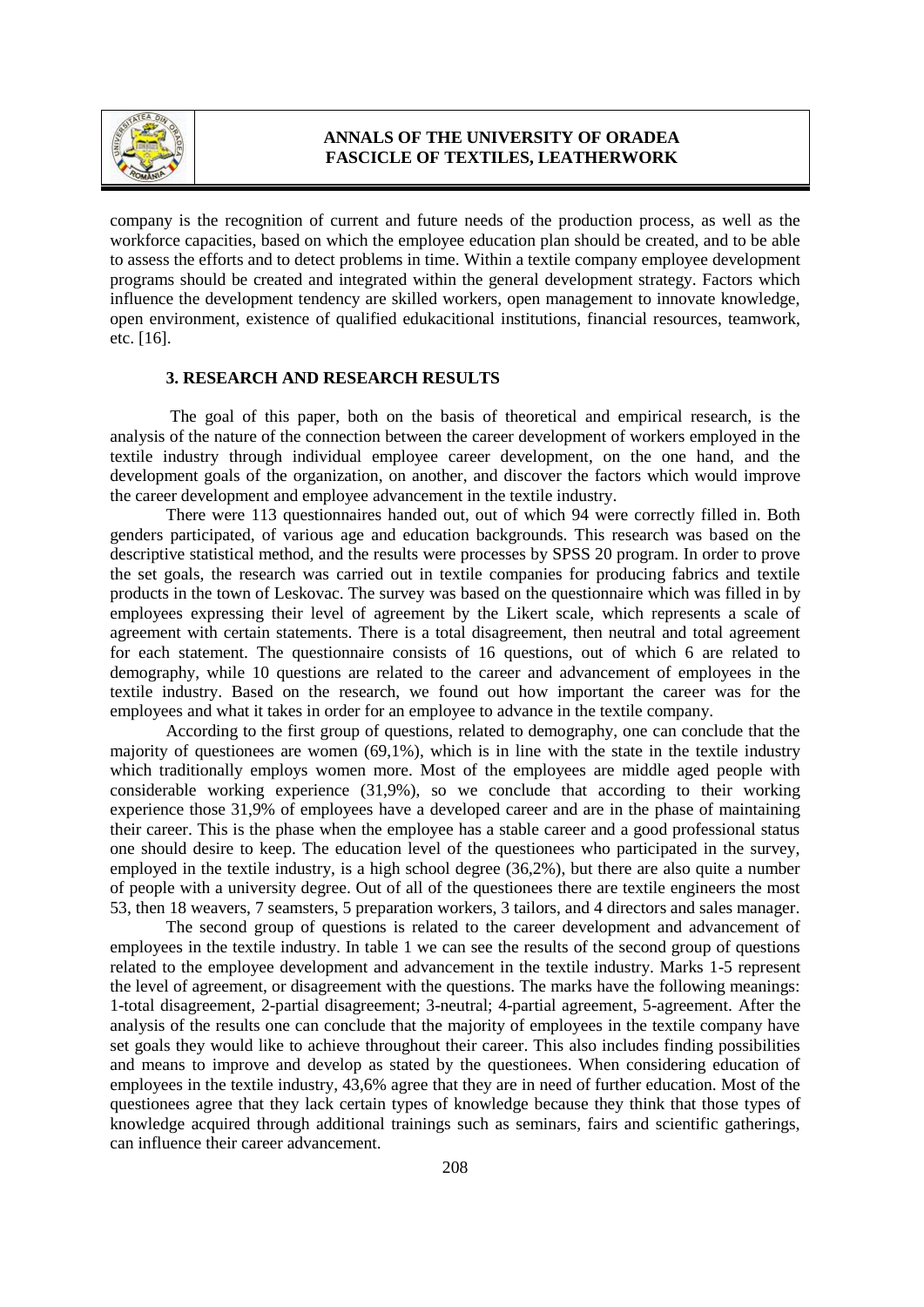

*Table 1: Replies to the second group of questions related to the career development and advancement of employees in the textile industry*

| Career development and advancement of employees in the textile<br>industry                                                               | Percentage |      |      |      |      |
|------------------------------------------------------------------------------------------------------------------------------------------|------------|------|------|------|------|
|                                                                                                                                          | 1          | 2    | 3    | 4    | 5    |
| 1. In order to develop their career, further education is needed for<br>the employees in the textile sector.                             | 7,4        | 9,6  | 17,0 | 22,3 | 43,6 |
| 2. For personal advancement of employees in the textile industry<br>retraining, specialization, master or doctoral studies are required. | 7,4        | 4,3  | 18,1 | 54,3 | 16,0 |
| 3. Educational programs (conferences, scientific gatherings, fair)<br>improve the advancement of the employees in the textile industry.  | 2,1        | 19,1 | 21,3 | 30,9 | 26,6 |
| 4. There is a lack of certain knowledge for successful execution of<br>professional roles in textile companies.                          | 5,3        | 5,3  | 22,3 | 29,8 | 37,2 |
| 5. Change of job provides better opportunity for advancement in the<br>textile companies.                                                | 24,5       | 31,9 | 18,1 | 10.6 | 14,9 |
| 6. Managers and superiors are important for career development of<br>employees in the textile companies.                                 | 11,7       | 17,0 | 23,4 | 22,3 | 25,5 |
| 7. Personal traits influence individual development and career<br>development of employees in textile companies.                         | 6,4        | 11,7 | 21,3 | 36,2 | 24,5 |
| 8. Abilities, skills and education are important factors for career<br>development of employees in the textile industry.                 | 2,1        | 5,3  | 14,9 | 29,8 | 47,9 |
| 9. Good social and economic conditions provide opportunities for<br>career development of employees in the textile industry.             | 4,3        | 11,7 | 23,4 | 28,7 | 31,9 |
| 10. Motivation has an important impact on career development of<br>employees in the textile industry.                                    | 4,3        | 11,7 | 13,8 | 25,5 | 47,9 |

The questionees totally disagree (24,5%) that change of job provides better chances for advancing within the textile company. Most of the questionees partially agree (54,3%) that retraining, specialization, master or doctoral studies are required for personal improvement of employees working in the textile industry. Questionees agree 47,9% that personal abilities, skills and education can enable career development, while 2,1% of the questionees completely disagree. Survival on the market and improvement of the market position is possible only if the employees have the knowledge, experience and skills which can enable them to solve all problems quickly and adequately both dealing with technical and organizational issues. By analyzing the last question we can conclude that motivation has a major influence on career development, to which a majority of questionees agree 47,9%. It is known that the motivation of organization members is very important for the final business result of the company. Motivation within a company urges members of the system to perform their activities in the best way and therefore, fulfill the organizational goals and personal goals.

#### **4. CONCLUSION**

According to our research we concluded how important the career is for employees and what it takes for employees to advance in the textile companies. It is very important for a textile company to keep track of what other competitors are doing in regard to innovation, improvement or maintaining quality levels, in order to make adequate decisions concerning their own quality of products by comparing it with the competitors'. The competitive advantage of the textile industry of